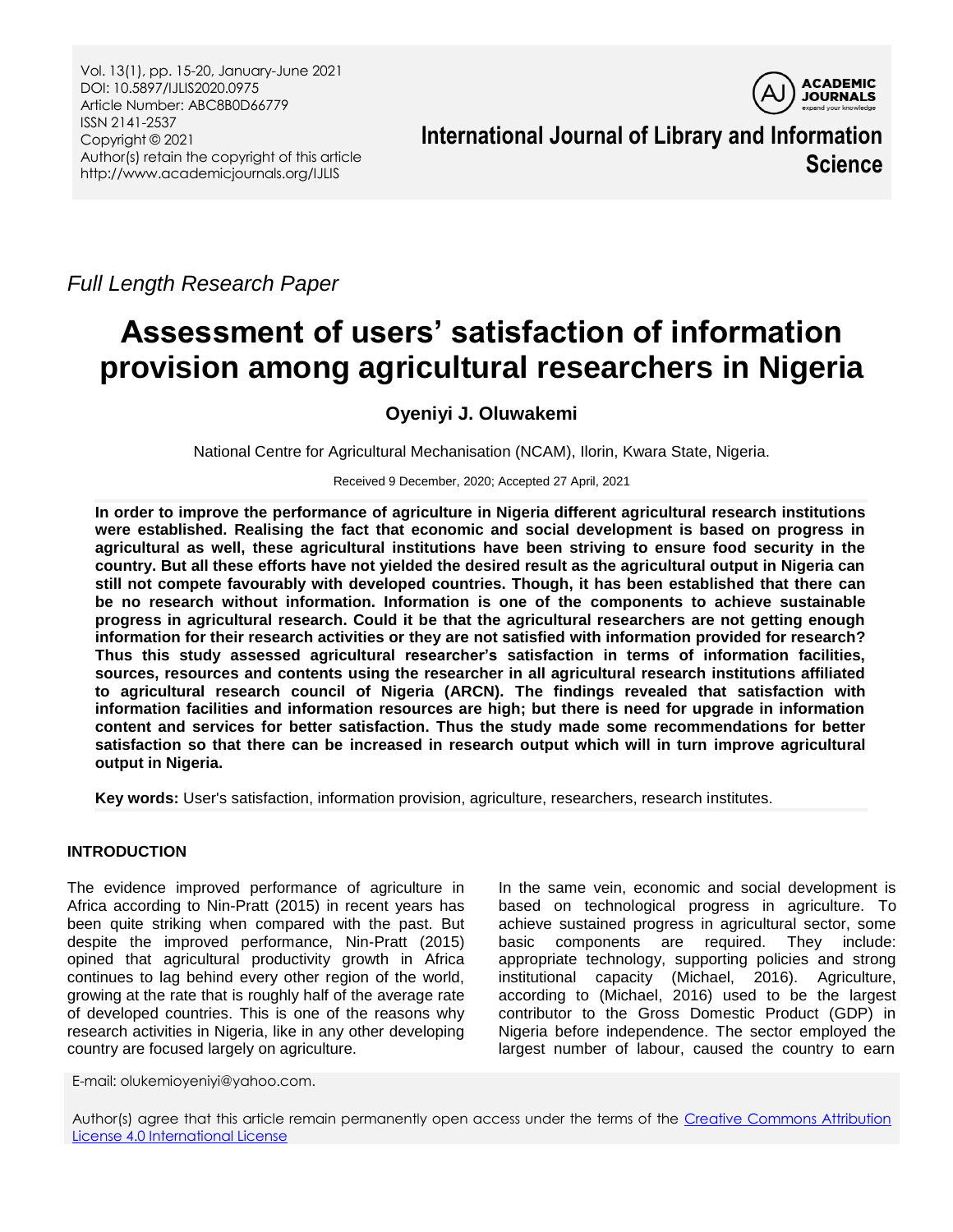foreign currencies and made the country renown in the international community. But of recent he noted that the interest in agriculture has waned in course of time. Meanwhile, according to Idiegbeyan-ose et al. (2018) agriculture relies heavily on information, knowing fully well that it plays a fundamental role in the development of humanity by disseminating necessary information to agricultural researchers, farmers and others in order to improve productivity. Thus the role of information to agricultural extension agents and researchers cannot be over emphasized.

The development vision by Nigeria's government conceptualises a transformation in agriculture that would ensure food security, the right to sustainable development for all. In Nigeria, food accounts for a large, and increasing, share of family budgets for poor and urban families. If prices of staple foods soar, poor people bear the brunt. The Food and Agricultural Organisation (FAO), an agency of the United Nations (UN), once raised alarm that Nigeria, Morocco and Bangladesh faced imminent food crisis (Eme et al., 2014).

It is apparent that successful governments in Nigeria recognized the strategic role of agricultural research, and because of that, the colonial government established a botanical garden in Lagos in 1883. This was followed by the establishment of agricultural departments for Northern and Southern Nigeria and subsequently an agriculture research stations at Moor Plantation and Samaru which were established in 1899 and 1912 respectively. With the formation of regional government after Nigeria independence in 1960, research activities were regionalized. The regional efforts however did not yielded expected results; this prompted the Federal Government once again to intervene in 1970s. This was followed by major reorganization and expansion of research institutes in the 1970s. The enactment of Research Institutes Establishment Order in 1980 led to upgrading of many research stations and departments of research institutes and their research mandates were reviewed to meet the food need of the nation and for export. In November 2006, the Agricultural Research Council of Nigeria (ARCN) established by Decree 44 of 1999 which is now an Act of the National Assembly was given order to take – off as a supervising agency of Nigerian Agricultural Research Institutes (NARI). These institutes were given national mandate on research areas they should concentrate and, generate technologies that will help solve agricultural problems (Gana, 2003).

Spicker (2007) opined that there can be no research without information. He also ascertained that information is needed from beginning to the end of any reliable research. In Nigeria, like most other developing countries, economic and social development is being shifted to agriculture. This was supported by Ezeala and Yusuff (2011), that for most developing countries like Nigeria, it is an important sector of the economy. Many countries, including Nigeria have realized the value of agriculture

and are making attempt to sustain it by pragmatic agricultural policies. One of such policies in Nigeria is the establishment of specialized institutions otherwise known as research institutes, to carry out research in agriculture for socio-economic development of the country. These specialized institutions which enhance agricultural development largely rely on libraries and their information services. Despite all the efforts of the federal government of Nigeria and huge monetary allocation for the improvement of agriculture, it was realised that food supply is still not adequate.

This fact is further buttressed by Agboola (2014), who noted that inadequate food supply is one of the critical challenges facing Nigeria. He further noted that the Nigerian agricultural sector has not been able to meet the demand for food, because the sector is still predominantly small scale, rudimentary and largely unmechanized, characterized by subsistent to semicommercialized production systems. In a similar report by Edo ADP in 2002 cited by Imuonikebi (2010), the report highlighted the Nigerian food supply situation that less than 5 of Nigerians are food secured, 65 are semi-food secured while over 30% of Nigerians are facing the problem of food insecurity. This the author said is attributed to the problem of low food production in Nigeria as a result of crude implement. Could this inadequate food supply be attributed to the fact that Nigerian research institutions are not doing well enough in their various research activities in order to fulfil their mandate to transform the agrarian agriculture to mechanized farming?

In an effort to answer the question on how satisfaction of information affect research output, Chiemeke et al 2009) opined that gradual decline in research output became noticeable in the 1980s. In the same vein they upheld that good research training, motivation, availability of equipment and good library facilities are fundamental for good research output. In a similar study by Omeluzor et al. (2012) on the use of electronic information resources to determine research output by academic staff in private university in Ogun State, it was observed that research outputs of the academic staff depend largely on the availability and accessibility of information at their disposal.

User's community is the most important component of any information resources because every information services exist for the sole aim to satisfy its users; and how well this purpose is served is a measure of the effectiveness of the information resources. Measuring information satisfaction has been a source of contention for years among researchers for a long time age. The study of information users' satisfaction according to Shi (2001) was dated back to 40 years ago. Since that time, library sciences evaluation and users satisfaction issues have been discussed in a variety of subject. Increasingly, users' satisfaction with information services provision is being recognized as an important factor affecting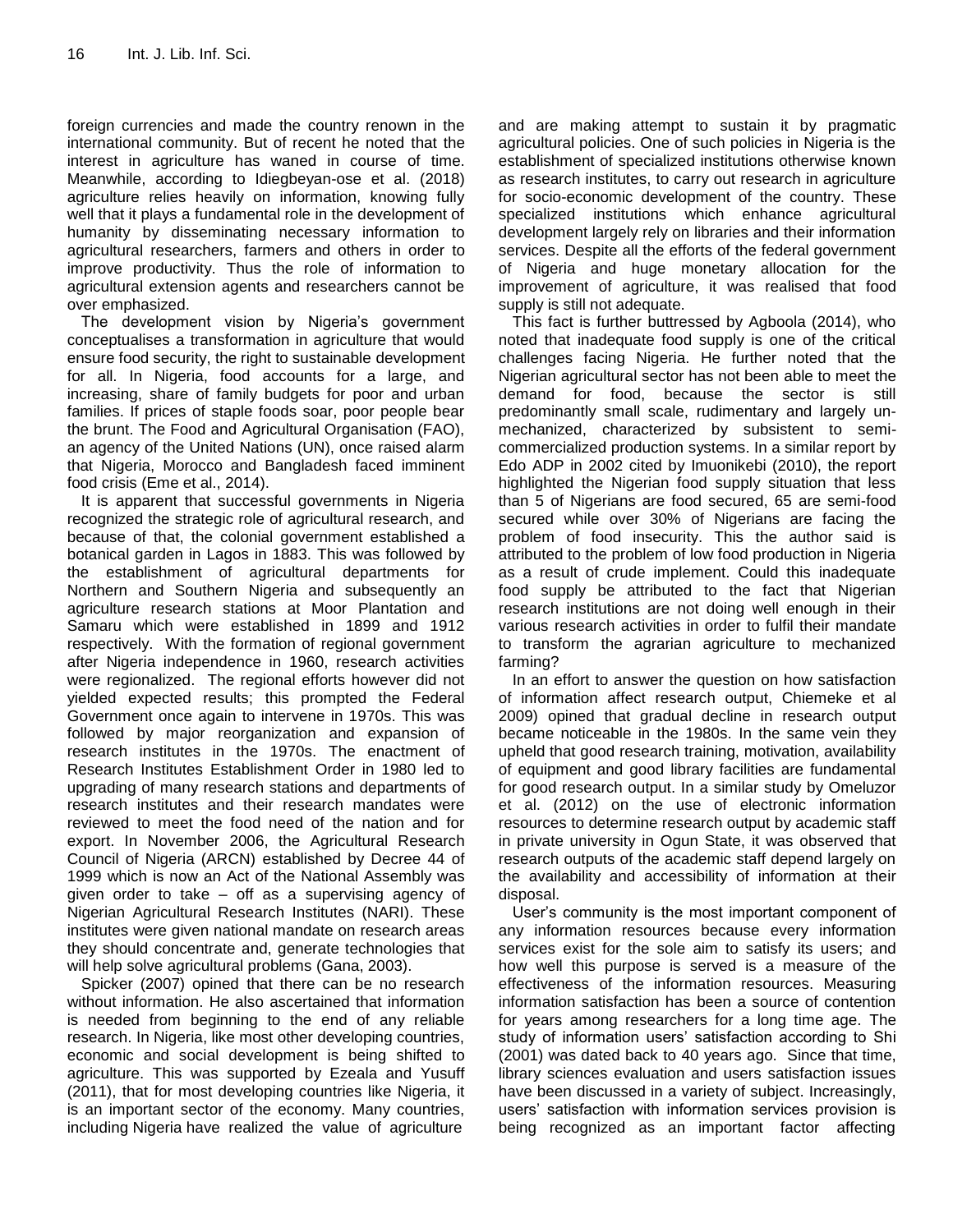researchers' productivity for sustainable agricultural development (Ankpa, 2000). This is the main reason why Rutner et al. (2008) suggested that as an information provider there is need to continue to strive in order to keep our users satisfied by providing the needed information to meet their research needs.

Qualities and quantities of research depend largely on the quality and quantity of information resources available at the institution disposal. Availability of information resources accessibility and use are indispensable to research and community activities, while the continuous existence and relevance in research also depend on the ability to exploit available information resources either in print or electronic formats (Nwalo, 2000; Chukwu, 2005). Information according to Spicker (2007) as earlier stated is very crucial to the overall research productivity. In Nigeria research institutions as observed by Ankpa (2000) is lagging behind in their productivities for sustainable agricultural development which is as a result of their research activities. It is noted that there are no scientific investigation that can take place without the knowledge acquired in the past through information.

Another important factor to be considered is the question of how well are agricultural researchers satisfied with the information they gathered for their research activities? Satisfaction with information was assumed will influence and encourage more research activities. To this end this study focus on the information satisfaction of agricultural researchers in Nigeria and the effect these will have on their research output in form of their research publications.

# **Objective of the study**

The objective of the Study is to assess agricultural researcher's satisfaction with information provision in terms of library services, infrastructure, collections and dissemination of information provision by the research libraries in Nigeria. While the research Question is, what is the level of satisfaction derived from information provided to agricultural researchers in Nigeria agricultural research institutions.

#### **Scope of the study**

The scope of this study covers all the agricultural researchers under the aegis of Agricultural Research Council of Nigeria (ARCN). These are agricultural research institutions located across the length and breadth of Nigeria with different mandate peculiar to each geographical zone. In fact some of these research institutions are affiliated to university while other are even situated inside the affiliated university. This study wants to limit its scope to these research institutions in other to have sizeable researchers for the study. On the other hand these institutions will be a well representative population because their research is basically on agriculture and are establish solely for that purpose. The population of this study consisted of agricultural researchers in all agricultural research institutions that are under the Agricultural Research Council of Nigeria (ARCN). These institutions are fifteen in number located all over the six geo-political zones of Nigeria and are being supervised by the ARCN but have different mandates. Each of these institutions has a mandate to carry out different researches peculiar to their zone, in a bid to improving agricultural standards in the country.

All researchers in the (15) agricultural research institutions in the country serve as the population for this study. The instruments used for data collection in this study were questionnaire for some selected agricultural researchers.

#### **METHODOLOGY**

Quantitative research design which is a formal objective and systematic process in which numerical data are used to obtain information was used for the study. This method is also used to describe variables, to examine relationship among variables and to determine cause and effect of interaction between variables. The instrument used for data collection was questionnaire. Meanwhile, the study used survey research method, which is suitable for social scientists. Survey is one of the quantitative methods of obtaining information from a given population for a specific purpose. Statistical Package for Social Sciences (IBM-SPSS) version 21.0 was used for coding and analysis of data.

# **FINDINGS AND DISCUSSION**

Findings on the level of satisfaction derived from information provided to agricultural researchers was done using four component like information facilities, information content, information services and information resources. The findings in Table 1 revealed the research institutions and numbers of research staff alongside questionnaires distributed and collected.

The findings on satisfaction with information facilities on Table 2 revealed that space allocated to information services was rated high. This shows that in all the agricultural institutions, there is provision of enough space for the internet users and library users. This could be attributed to the fact that in most cases the internet facilities and the library are together. The findings revealed as well that ventilation is good and the users are satisfied with it as well. Other facilities like sitting arrangement, catalogue arrangement and organization of materials were agreed by the users as been satisfactory. This finding tallies with that of Kim-soon et al. (2013) which stated that a new and quality facilities is said to be of satisfaction level if it is able to fulfil the needs and satisfied its users. This study also corroborate their findings that today's knowledge-intensive environment is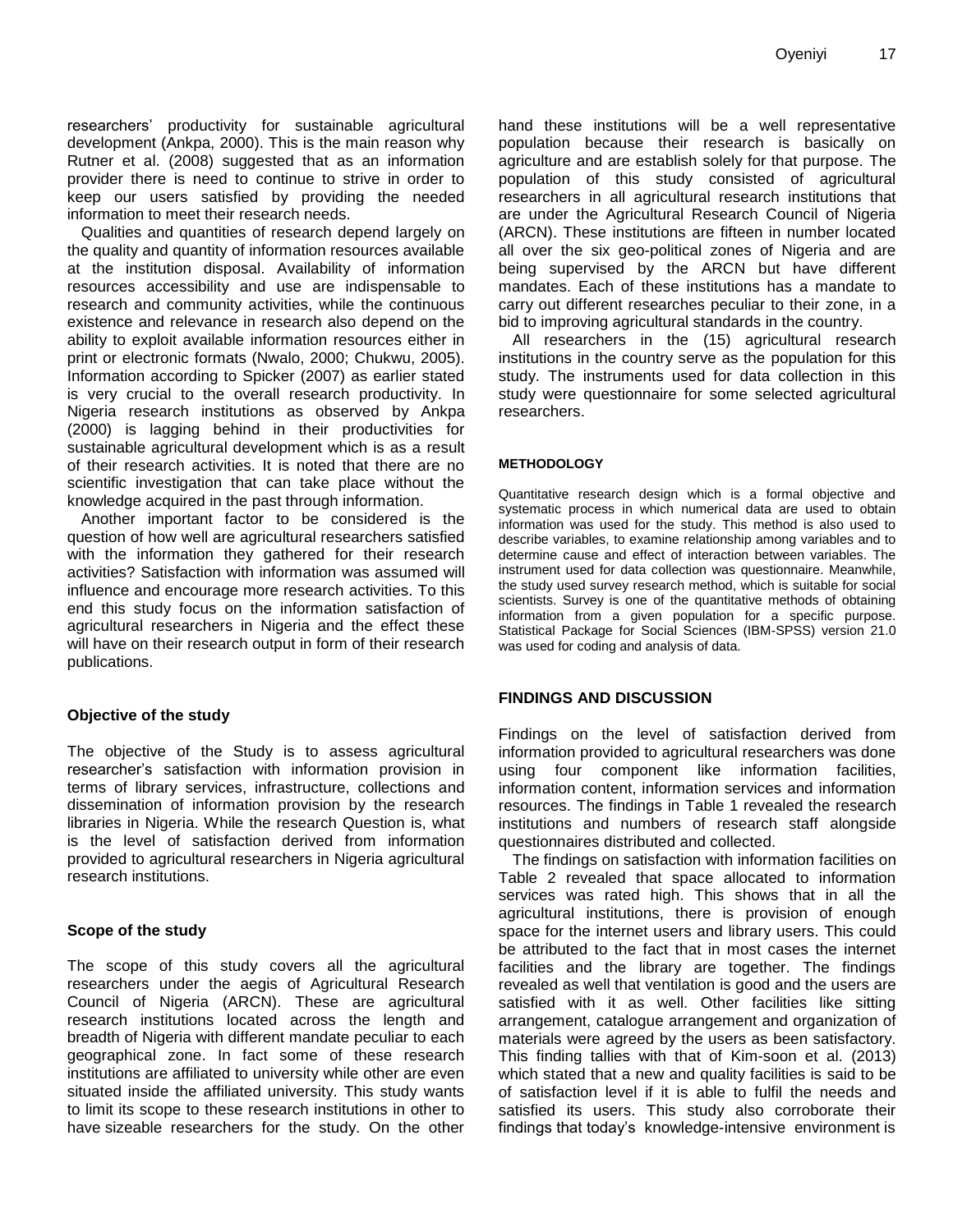| S/N | <b>Research Institution</b>                                                                                           | <b>Geopolitical</b><br>zone | Questionnaire<br>distributed | No. Retrieved<br>(%) |
|-----|-----------------------------------------------------------------------------------------------------------------------|-----------------------------|------------------------------|----------------------|
| 1.  | Cocoa Research Institute of Nigeria (CRIN) Ibadan, Oyo State                                                          | SouthWest                   | 50                           | 45 (96)              |
| 2.  | Institute of Agricultural Research and Training (IARandT) Ibadan,<br>Ovo State                                        | SouthWest                   | 40                           | 33(82.5)             |
| 3.  | National Institute for Horticulture (NIHORT) Ibadan. Oyo State                                                        | South-West                  | 40                           | 30(75)               |
| 4.  | Nigerian Institute for Oceanography and Marine Research<br>(NIOMR) Lagos, Lagos State                                 | South-West                  | 50                           | 35(70)               |
| 5.  | Nigerian Stored Products Research Institute(NSPRI) Ilorin, Kwara<br><b>State</b>                                      | <b>NorthCentral</b>         | 50                           | 33 (66)              |
| 6.  | National Cereal Research Institute (NCRI) Baddegi, Niger State.                                                       | North Central               | 50                           | 38 (76)              |
| 7.  | National Veterinary Research Institute of Nigeria (NVRI) Vom,<br><b>Plateau State</b>                                 | <b>North Central</b>        | 50                           | 36 (72)              |
| 8.  | National Institute for Freshwater Fisheries Research (NIFFR)<br>New Bussa, Niger State                                | North Central               | 40                           | 25 (62.5)            |
| 9.  | National Animal Production Research Institute (NAPRI) Zaria,<br>Kaduna State                                          | North West                  | 40                           | 29 (72.5)            |
| 10. | National Agricultural Extension and Research Liaison Services<br>(NAERLS) Ahmadu Bello University Zaria, Kaduna State | North West                  | 40                           | 31 (77.5)            |
| 11. | Institute of Agriculture Research (IAR) Ahmadu Bello University,<br>Zaria, Kaduna State                               | North West                  | 50                           | 47 (94)              |
| 12. | Rubber Research Institute of Nigeria (RRIN) Benin, Edo State.                                                         | South South                 | 50                           | 35(70)               |
| 13. | National Institute for Oil Palm Research (NIFOR) Benin, Edo<br><b>State</b>                                           | South South                 | 50                           | 32(64)               |
| 14. | Lake Chad Research Institute (LCRI) Maiduguri, Borno State                                                            | <b>North East</b>           |                              |                      |
| 15. | National Root Crops Research Institute (NRCRI) Umudike, Abia<br>State.                                                | South East                  | 50                           | 34 (68)              |
|     | Total                                                                                                                 |                             | 650                          | 483 (74.3)           |

**Table 1.** Research institutions showing numbers of research staff; Questionnaire distributed and collection (N=483).

**Table 2.** How has the following information facilities influence research? (N= 483).

| <b>Information facilities</b> | Excellent [No. (%)] | Good [No. (%)] | Fair [No. (%)] | Poor [No. (%)] | Very poor [No. (%)] |
|-------------------------------|---------------------|----------------|----------------|----------------|---------------------|
| Space                         | 108(23.0)           | 269 (57.4)     | 80(17.1)       | 10(2.1)        | 2(0.4)              |
| Ventilation                   | 99(21.4)            | 249 (53.8)     | 89 (19.2)      | 17(3.7)        | 9(1.9)              |
| Sitting arrangement           | 79 (17.0)           | 240 (51.7)     | 115 (24.8)     | 28(6.0)        | 2(0.4)              |
| Catalogues                    | 50(11.0)            | 214 (47.2)     | 153 (33.8)     | 30(6.6)        | 6(1.3)              |
| Organization of materials     | 72 (15.7)           | 222 (48.3)     | 125(27.2)      | 35(7.6)        | 6(1.3)              |
| Sound                         | 42 (9.6)            | 181 (41.3)     | 157 (35.8)     | 44 (10.0)      | 14(3.2)             |

intensively gearing up to provide adequate resource space and other facilities to support research works. Therefore this research found that there is satisfaction in library facilities for agricultural researchers. The findings on the satisfaction of users on the information content on Table 3 revealed that relevance of information was rated high. That is to say the users are more satisfied with the relevancy of the information. While other content like accuracy, usefulness, accessibility and availability was also rated well. The finding on the contrary revealed that users are not satisfied with currency of the information content available in agricultural research institutions in

Nigeria. The study revealed that there is no current information for their research activities. This corroborated Gomez (2012) findings that out dated information sources is a recurring theme in most countries, where information are perceived to be reliable, accurate and highly credible source but are generally perceived to be out dated and therefore not very useful in research. They also confirmed that is why libraries especially among all information providers suffer low patronage.

The result on respondent's level of satisfaction with information services on Table 4 revealed a situation where two-third of the respondents opined is excellent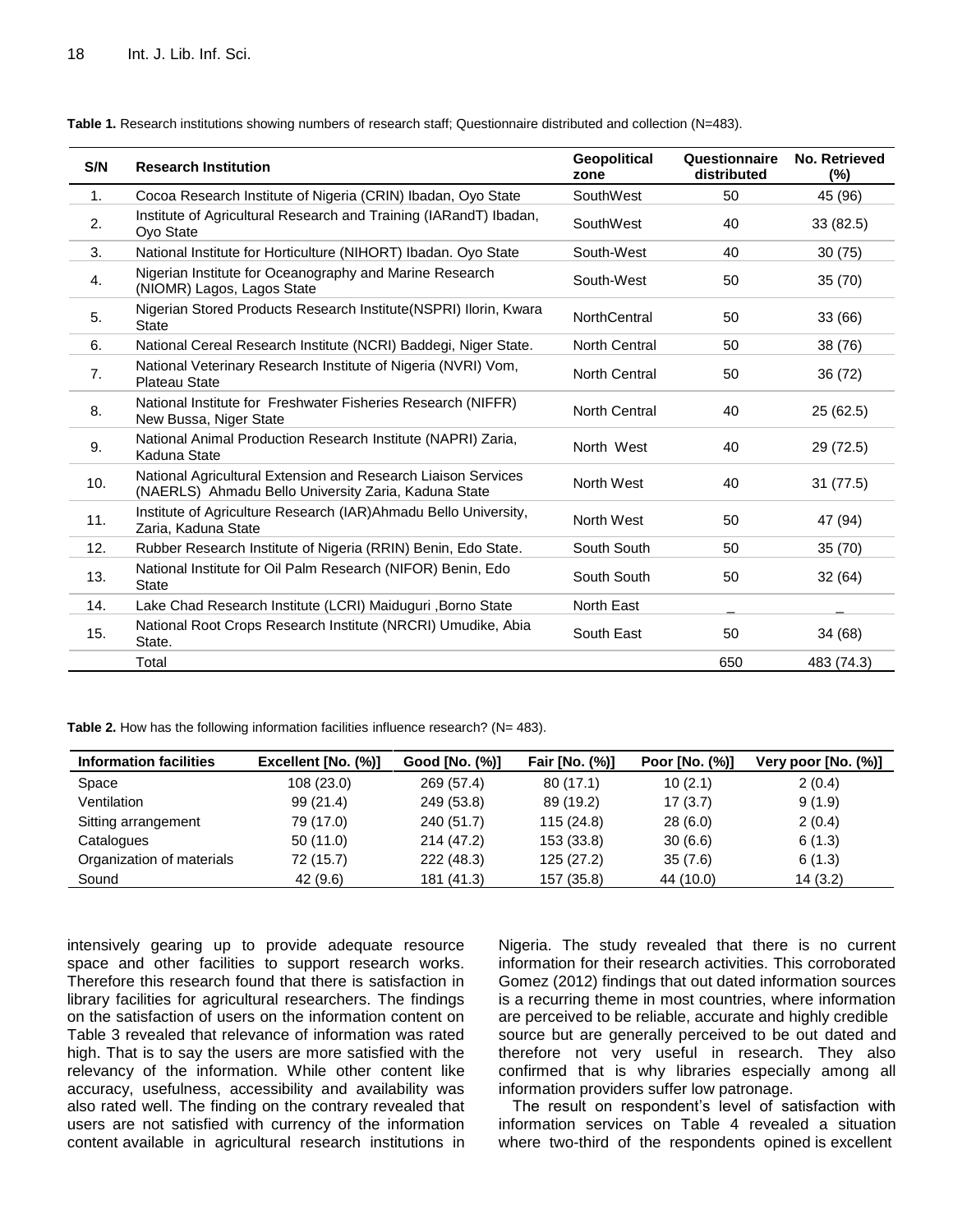| Information content | Very high [No. (%)] | High [No. (%)] | Medium [No. (%)] | Low [No. (%)] |
|---------------------|---------------------|----------------|------------------|---------------|
| Relevance           | 165 (35.6)          | 211 (45.5)     | 72 (15.5)        | 16(3.4)       |
| Currency            | 112(24.7)           | 182 (40.2)     | 132 (29.1)       | 27(6.0)       |
| Accuracy            | 130 (28.4)          | 225 (49.2)     | 99(21.7)         | 3(0.7)        |
| Simplicity          | 107 (23.7)          | 239 (52.9)     | 100(22.1)        | 6(1.3)        |
| Usefulness          | 143 (31.2)          | 228 (49.8)     | 84 (18.3)        | 3(0.7)        |
| Readability         | 123 (25.5)          | 232 (50.2)     | 103(22.3)        | 4(0.9)        |
| Accessibility       | 113 (24.5)          | 226 (48.9)     | 110 (23.8)       | 13(2.8)       |
| Availability        | 97(21.0)            | 223 (48.3)     | 127(27.5)        | 15(3.2)       |

**Table 3.** Respondent's evaluation of information content (N=483).

**Table 4.** Respondents' level of satisfaction with information services (N=483).

|                                | Excellent [No. (%)] | Satisfactory [No. (%)] | Inadequate $[No. (%)]$ | Poor [No. (%)] |
|--------------------------------|---------------------|------------------------|------------------------|----------------|
| Circulation services           | 55(12.1)            | 252 (55.3)             | 134 (29.4)             | 15(3.3)        |
| Orientation programme          | 36(7.8)             | 221 (48.1)             | 176 (38.3)             | 26(5.7)        |
| E-Resources retrieval services | 47 (10.4)           | 211 (46.8)             | 158 (35.0)             | 35(7.8)        |
| Content page alert             | 33(7.4)             | 201 (45.4)             | 173 (39.1)             | 36(8.1)        |
| Current awareness              | 48 (10.7)           | 209 (46.4)             | 158 (35.1)             | 35(7.8)        |
| Service on new arrivals        | 44 (9.7)            | 194 (42.9)             | 177 (39.2)             | 37(8.2)        |
| Reservation of books services  | 46 (10.3)           | 198 (44.4)             | 168 (37.7)             | 34(7.6)        |
| Staff relationship services    | 57 (12.6)           | 261 (57.5)             | 110 (24.2)             | 26(5.7)        |
| References services            | 51(11.3)            | 255 (56.5)             | 122(27.1)              | 23(5.1)        |

**Table 5.** Respondents' level of satisfaction with information resources (N=483).

|                              | Excellent [No. (%)] | Satisfactory [No. (%)] | Inadequate $[No. (%)]$ | Poor [No. (%)] |
|------------------------------|---------------------|------------------------|------------------------|----------------|
| <b>Textbooks</b>             | 88 (18.8)           | 259 (55.3)             | 112 (23.9)             | 9(1.9)         |
| Reference sources            | 70 (15.4)           | 247 (54.4)             | 122 (26.9)             | 15(3.3)        |
| Back volume                  | 39(9.4)             | 222 (53.4)             | 140 (33.7)             | 15(3.6)        |
| Projects/Thesis/Dissertation | 79 (17.4)           | 264 (58.3)             | 99(21.9)               | 11(2.4)        |
| Online journals              | 164 (35.7)          | 206 (44.8)             | 76 (16.5)              | 14(3.0)        |
| <b>Newspapers</b>            | 111(25.0)           | 189 (42.6)             | 122 (27.5)             | 22(5.0)        |
| CD/DVD/VCD                   | 42(9.9)             | 155 (36.6)             | 149 (35.2)             | 77 (18.2)      |

and satisfactory, one third are of the opinion is inadequate and poor. Anyway, it could be deduced from the findings that circulation services and staff relation services are rated very good. Other services like Eresources retrieval services, current awareness and orientation services are better while other services like content page alert, services on new arrivals and reservation of book services needed to be upgraded. This finding contradicted that of Ezeala and Yusuff (2011) that agricultural research institute libraries in Nigeria are ineffective in their service provisions. This ineffectiveness they stated has resulted from gross under-funding of the libraries by the parent institutions.

Investigation on the satisfaction with information resources on Table 5 revealed that online journal is the

best rated resource which was closely followed by textbooks. On the average are resources like, project/ theses/dissertation, reference sources and newspapers. Satisfaction with back volumes, CD/DVD and VCD are very low in the study probably there is not provision for such resources in these institution's information centres.

#### **Conclusion**

Satisfaction of information facilities in agricultural research institution was high, starting from the space allocated to sitting arrangement and ventilation. Organisation of information materials and catalogue are in the facilities that users are not satisfied with. When